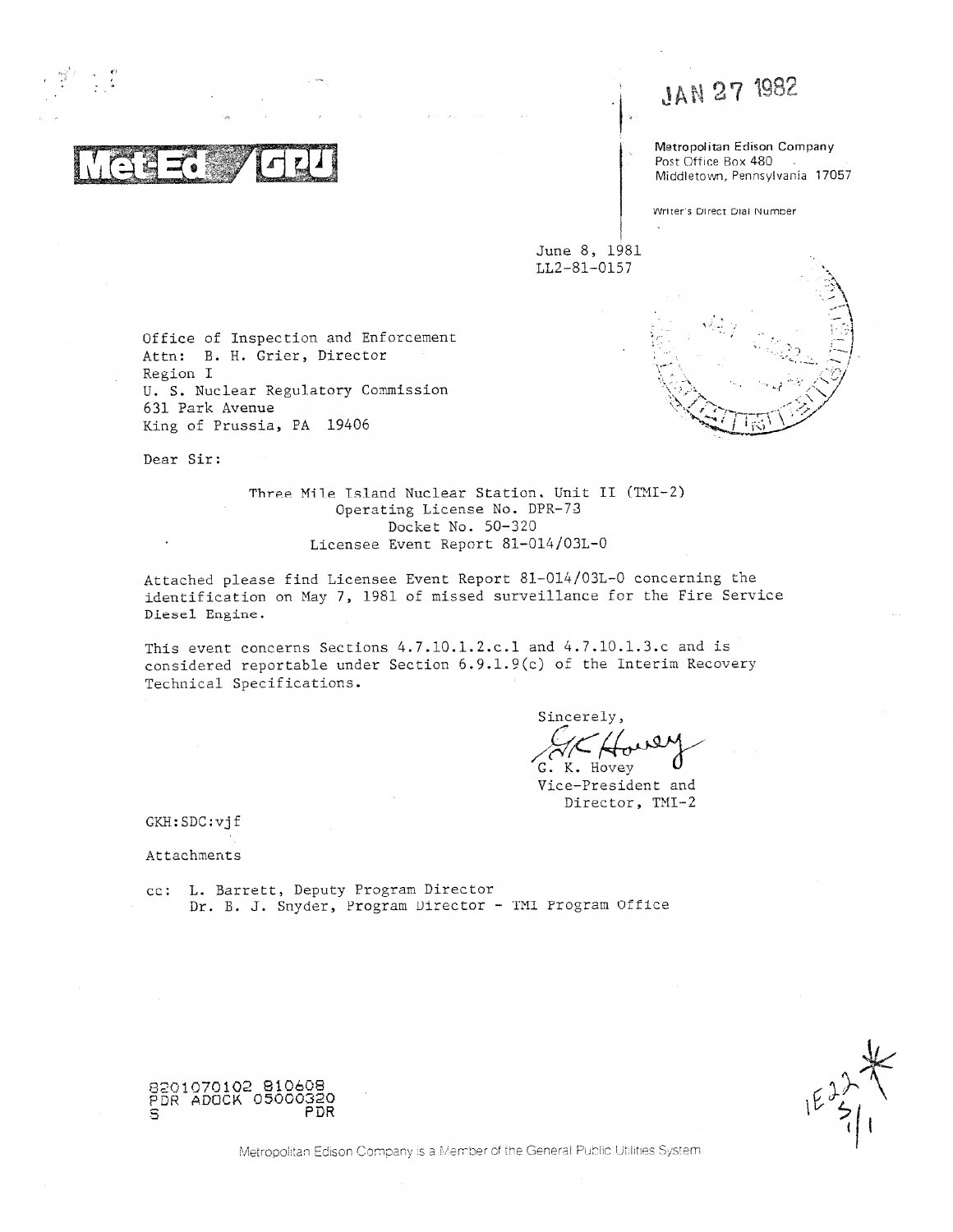| <b>NRC FORM 366</b>              |                                                                                                                                                                                                                                              | U.S. NUCLEAR REGULATORY COMMISSION                                                                         |
|----------------------------------|----------------------------------------------------------------------------------------------------------------------------------------------------------------------------------------------------------------------------------------------|------------------------------------------------------------------------------------------------------------|
|                                  | LICENSEE EVENT REPORT                                                                                                                                                                                                                        | TTACHMENT 1<br>LL2-81-0157.                                                                                |
|                                  | CONTROL BLOCK:<br>$\bigcirc$                                                                                                                                                                                                                 | (PLEASE PRINT OR TYPE ALL REQUIRED INFORMATION)                                                            |
|                                  | $\underbrace{0 \ 0 \ 0 \ 0 \ 0 \ 0}_{\text{LICENSE NUMBER}} - 0 \underline{0 \ 0 \ 0} \underline{0} \underline{4}$                                                                                                                           |                                                                                                            |
| CON'T<br>$0$   1                 | REPORT<br>LIGLOL5 0 0 0 0 1 3 1 2 1 0 Q 0 1 5 1 0 1 7 1 8 1 1<br>SOURCE<br>EVENT DESCRIPTION AND PROBABLE CONSEQUENCES (10)                                                                                                                  | <sub>ء</sub> ا ۾ا®ر                                                                                        |
| $\vert 0 \vert 2 \vert$          | On May 7, 1981, site personnel observed corrosion on the battery terminals of the                                                                                                                                                            |                                                                                                            |
| $\vert$ 3                        | Unit 2 diesel fire pump (FS-P-1). An investigation showed that surveillance procedure                                                                                                                                                        |                                                                                                            |
| $\overline{0}$<br>$\overline{4}$ | 3301-R1 had not been rescheduled or performed since September 1977. This surveillance                                                                                                                                                        |                                                                                                            |
| $0\sqrt{5}$                      | procedure performs the requirements of Tech Spec 4.7.10.1.2.c.1 and 4.7.10.1.3.c and                                                                                                                                                         |                                                                                                            |
| $0$   6                          | is considered reportable under Section $6.9.1.9(c)$ .                                                                                                                                                                                        |                                                                                                            |
| 7<br>$\circ$                     | This event had no effect on the plant, its operation or the health and safety of                                                                                                                                                             |                                                                                                            |
| 8<br>$\circ$                     | the public.<br>-9                                                                                                                                                                                                                            | 80                                                                                                         |
| 9                                | <b>SYSTEM</b><br>CALISE<br>CAUSE<br>COMPONENT CODE<br><b>SUBCODE</b><br><b>CODE</b><br>CODE<br>13<br>NIG<br>OCCURRENCE<br>SEQUENTIAL                                                                                                         | COMP.<br>VALVE<br>SUBCODE<br>SUBCODE<br>(16)<br><b>REVISION</b><br>REFORT                                  |
|                                  | LER/RO EVENT YEAR<br>REPORT NO.<br>CODE<br>REPORT<br>NUMBER                                                                                                                                                                                  | TYPE<br>NO.                                                                                                |
|                                  | ACTION FUTURE<br>EFFECT<br>ON PLANT<br>SHUTDOWN<br>ATTACHMENT<br>SUBMITTED<br>HOURS $(22)$<br>(21)<br>$\vert$ 0<br>$\vert 0 \vert$<br>$\vert$ 0<br>Z(20)<br> 0 <br>(23)<br>(19<br>Y<br>(18)<br>CAUSE DESCRIPTION AND CORRECTIVE ACTIONS (27) | NPRD-4<br>PRIME COMP.<br><b>COMPONENT</b><br>FORM SUB.<br>SUPPLIER<br>MANUFACTURER<br>(24)<br>(25)<br>(26) |
| 0                                | The cause has been determined to be an error in entering the surveillance into the                                                                                                                                                           |                                                                                                            |
| $\mathbf{1}$                     | computer which resulted in the surveillance not being rescheduled after its initial                                                                                                                                                          |                                                                                                            |
| $1$ [2]                          | The surveillance was performed on May 15, 1981, proper entry into the<br>performance.                                                                                                                                                        |                                                                                                            |
| 3                                | computer data base was verified.                                                                                                                                                                                                             |                                                                                                            |
| 4<br>-1<br>8                     | - 9                                                                                                                                                                                                                                          | 80                                                                                                         |
| 5<br>я                           | METHOD OF<br>DISCOVERY<br>FACILITY<br>(30)<br>% POWER<br>OTHER STATUS<br><b>STATUS</b><br>∩<br>0<br>Recovery Mode<br>C<br>31<br>9<br>10 <sup>10</sup><br>13<br>44<br>45<br>46                                                                | DISCOVERY DESCRIPTION<br>(32)<br>OQA personnel observation/investigation]<br>80                            |
| 6<br>я                           | CONTENT<br><b>ACTIVITY</b><br>AMOUNT OF ACTIVITY (35)<br>RELEASED OF RELEASE<br>Z<br>33<br>Z<br>N/A<br>34<br>45<br>9<br>10<br>44<br>11                                                                                                       | LOCATION OF RELEASE (36)<br>N/A<br>80                                                                      |
| 8                                | PERSONNEL EXPOSURES<br>DESCRIPTION (39<br>NUMBER.<br>TYPE<br>$Z \parallel$<br>0<br>$\Omega$<br>N/A<br>0<br>$\left[38\right]$<br>13<br>9<br>11                                                                                                | 80                                                                                                         |
| 8<br>8                           | PERSONNEL INJURIES<br>DESCRIPTION <sup>(41)</sup><br>NUMBER<br>$\overline{0}$<br>1(40)<br>0<br>0 <sup>1</sup><br>N/A<br>12                                                                                                                   |                                                                                                            |
| 9                                | 9<br>11<br>LOSS OF OR DAMAGE TO FACILITY<br>(43)<br>TYPE<br>DESCRIPTION<br>Ζ<br>'42<br>N/A                                                                                                                                                   | 30                                                                                                         |
| ∩                                | 10<br>q<br>8201070104 810608<br><b>PUBLICITY</b><br>DESCRIPTION <sup>(45)</sup><br>PDR ADOCK 05000320<br>ISSUED_<br>s<br>(44)<br>Ν<br>N/A                                                                                                    | 80<br>NRC USE ONLY<br>٠<br>PDR                                                                             |
|                                  | 9<br>10<br>Steven D. Chaplin                                                                                                                                                                                                                 | $\frac{1}{80}$ . 92<br>68<br>69<br>GPO<br>948-8461<br>(717)                                                |
|                                  | NAME OF PREPARER                                                                                                                                                                                                                             | PHONE:.                                                                                                    |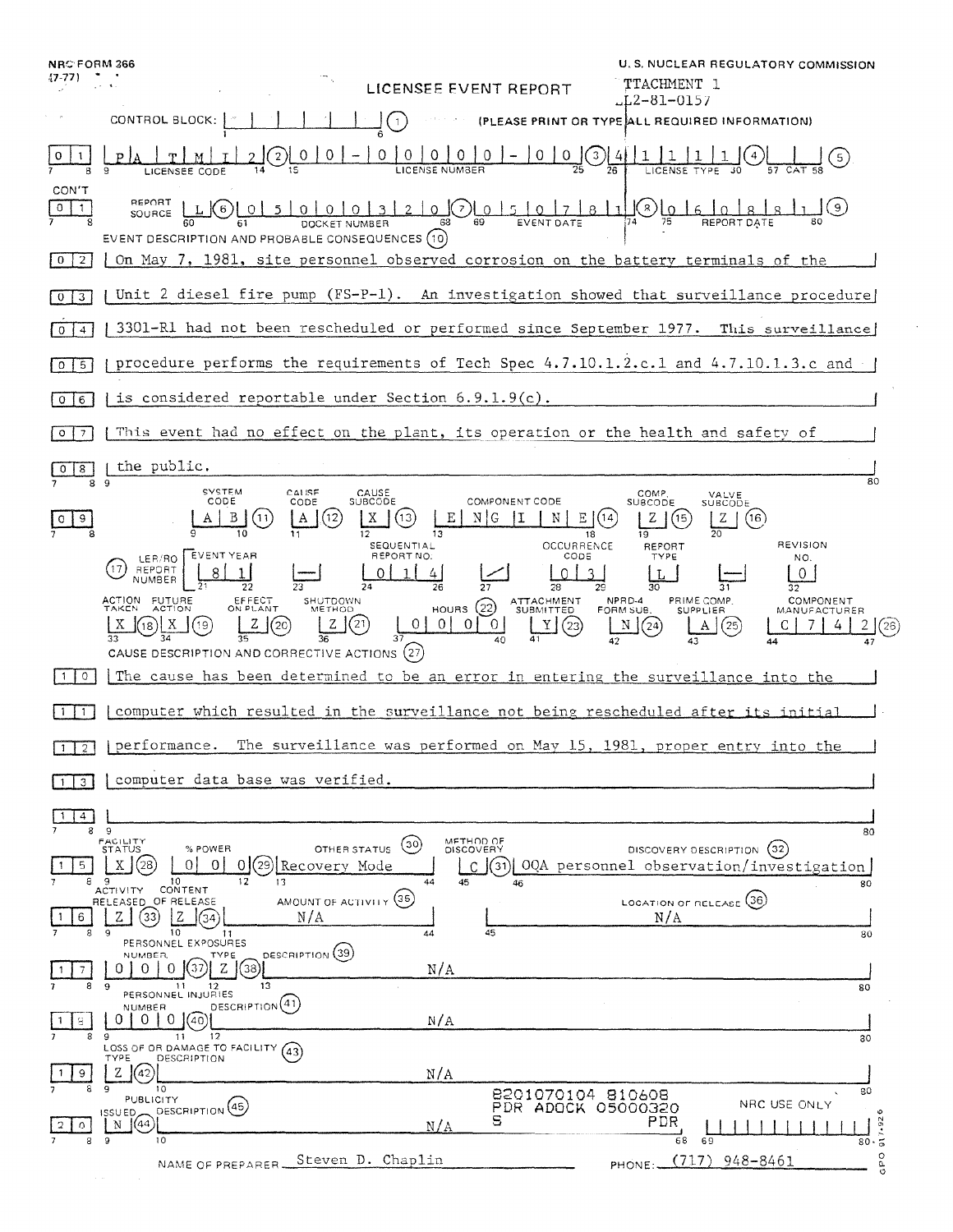# LICENSEE EVENT REPORT NARRATIVE REPORT TMI-II LEK 81-014/03L-0 EVENT DATE  $-$  May 7, 1981

## I. EXPLANATION OF OCCURRENCE

On May 7, 1981, site personnel observed corrosion on the battery terminals of the Unit 2 diesel fire pump (FS-P-1). Upon investigation, it was found that the surveillance procedure 3301-R1, "Fire Service Diesel Engine Inspection", has not been scheduled or performed since September 1977. This station surveillance procedure covers Unit 1 diesels FS-P-1 and FS-P-3 and the Unit 2 diesel, FS-P-1.

Surveillance procedure 3301-R1 was issued to implement sections  $4.7. 10.1.2$ . c.1 (fire pump diesel engine ispection) and 4.7.10.1.3.c (diesel starting battery inspection) of the Tech. Specs. The requirements of these paragraphs are to be performed on an 18-month frequency. The surveillance was performed in September 1977, but due to improper computer entry it consequently was not rescheduled by the computer. Therefore, this item is considered reportable under Technical Specification 6.9.1.9(c) as a missed surveillance.

There have been no significant occurrenceswhich have taken place as a result of the missed surveillance (i.e. component failures, etc.).

The referenced Tech. Spec. requirements involve an inspection cf each diesel engine in accordance with its manufacturer's (Cummins) recommendations and a visual inspection of the batteries. Operability of the components has been assured during the time frame by the performance of the following surveillance and maintenance. The Cummins representative inspected the Unit 2 FS-P-1 in April of 1979. This was a result of improper diesel operation. Additionally, weekly surveillance has been performed on the battery water level and voltage; monthly surveillance to manually start and run the diesels while checking associated parameters; quarterly surveillance to check the battery electrolyte specific gravity and level and to auto start and run the diesels; and refueling interval surveillance to check the pump head/flow curve. Additionally, the lubricating oil has been changed on a quarterly basis.

### II. CAUSE OF THE OCCURRENCE

Failure to properly schedule the surveillance as required by the Technical Specifications caused this event.

#### III. CIRCUMSTANCES SURROUNDING THE OCCURRENCE

At the time of the occurrence, the Unit 2 facility was in a long-term cold shutdown state. The reactor decay heat was being removed via loss to ambient. Throughout the event there was no effect on the Reactor Coolant System or the core.